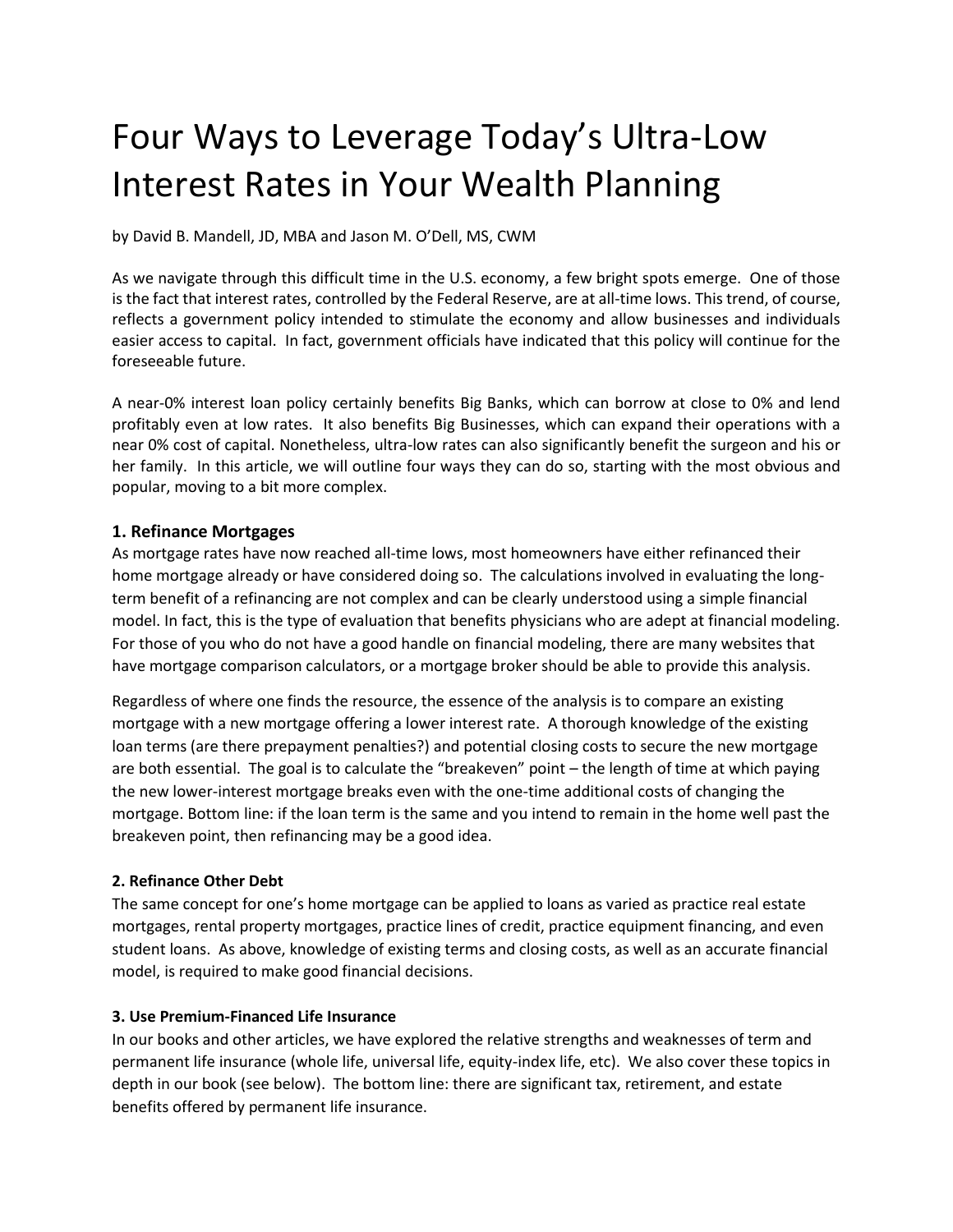Nonetheless, in order to build up large permanent policies that generate six-figure annual tax-free retirement income, physicians generally need to make significant investments into such policies for at least a few years while they work. Many physicians would like the tax-free retirement income but are averse to paying large insurance premiums.

This is where premium financing comes in. One can finance these policies during the funding phase, only paying a few percentage points in interest, rather than the entire premium. Then, typically 10 to15 years into the plan, when cash values have grown, the cash value can then be used to pay off the loan principal. What remains is a large debt-free permanent policy that can be used to generate tax-free income through the physician's retirement.

While this description glosses over a complex and significant transaction with a number of risks and success factors, the essence of it remains arbitrage – growing the policy cash values at rates generally around 5 to7% annually, which is higher than typical premium financing interest rates.

Today, those rates have plummeted, with some banks offering rates below 3%, often with long-term lock options. As such, there has literally not been a better time to engage in this transaction since it became mainstream over 25 years ago.

# **4. Leverage Intra-Family Loans for Gift & Estate Planning**

A core element of much sophisticated estate and gift tax planning is making loans between family members. Unlike loans between unrelated parties, intra-family loans must charge an IRS-specific minimum interest rate in order to make the loan legitimate. This is called the "Applicable Federal Rate" (AFR) and the IRS issues the AFR each month so taxpayers and their advisors know exactly how much interest must be charged in these scenarios. In fact, the IRS states three specific AFRs: the short-term rate (maturities of 3 years or less), medium-term rate (3 to 9 years) and long-term rate (maturities greater than 9 years). For example, these rates were .14%, .38% and 1.12% in October 2020.<sup>i</sup>

While the specifics go beyond the scope of this article, one can imagine all the ways physicians could transfer wealth tax efficiently among family members, trusts, partnerships and the like, when the interest rate allowed on long term loans today is a mere 1.12%.

Often such loans provide tremendous flexibility for clients who want wealth to transfer to younger family members (or trusts for their benefit) but want a "safety valve" back to them in case they need it. Using a loan to the individual/trust allows that flexibility. If the client, through the years, decides they do not need a portion of the loaned assets back, they can forgive the loan using their gift/estate tax exemptions. If the client does want the assets back, the loan is kept in force and they get the principal and interest, per the loan terms. Either way, by making a loan today, the family has built flexibility into their plans and done so for the cost of a tiny interest rate, dictated by the IRS itself.

### **Conclusion**

All physicians should determine how they can best utilize today's ultra-low interest rates. For many, a few of the four tactics described here may be beneficial. As always, when implementing any of these options, be sure to work with a trusted experienced professional advisor.

# References:

i. See https://www.irs.gov/pub/irs-drop/rr-20-20.pdf